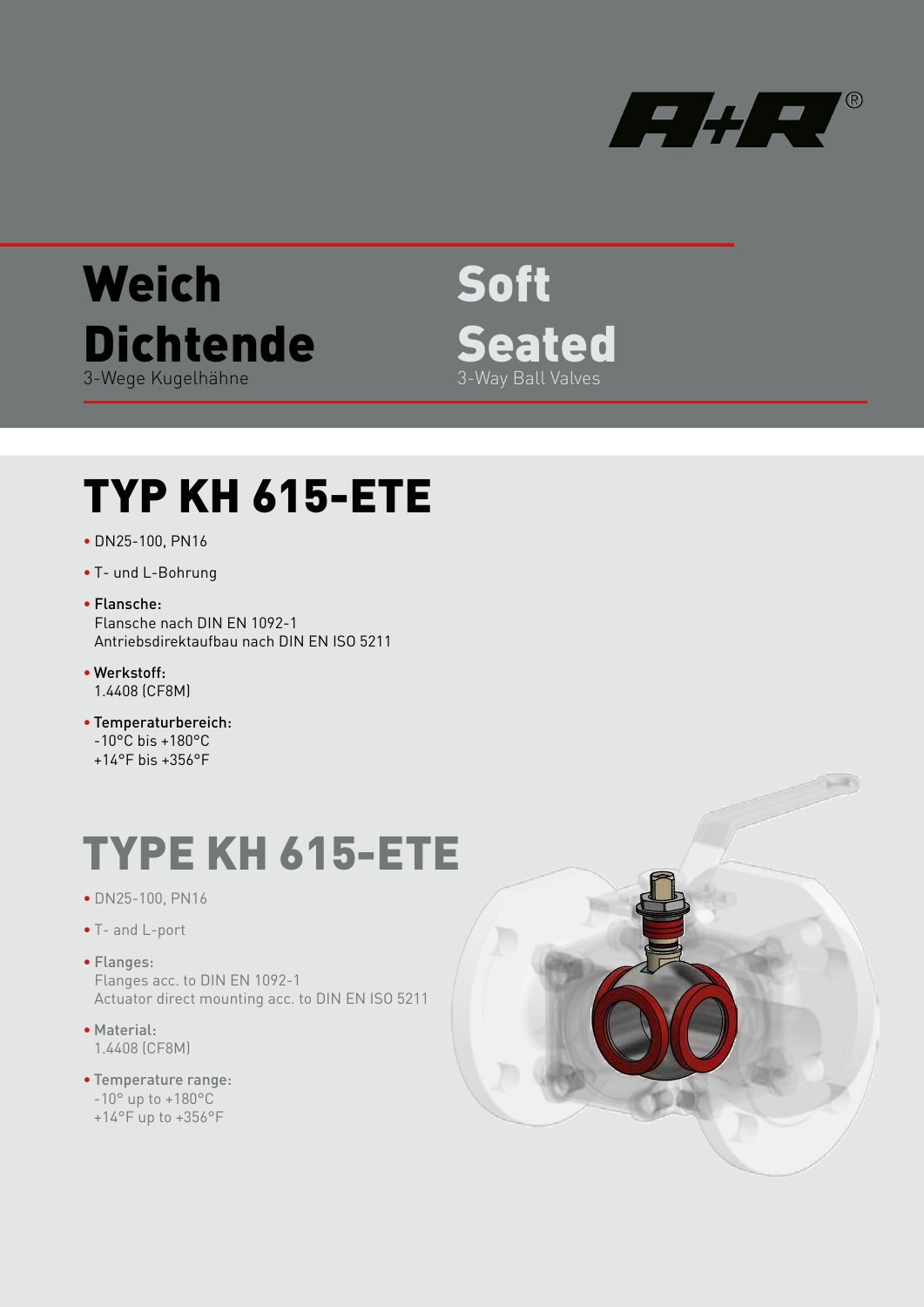# TYP KH 615-ETE TYPE KH 615-ETE Maßzeichnung



Dimensional Drawing

H5





### **MAßTABELLE** TYP KH 615-ETE **MEASURING GUIDE** TYPE KH 615-ETE

| DN.   | PN   | ØLw L |     | L <sub>2</sub> | <b>D</b> |       |     |        |                            |      |                |       |     |      | k1 d1 b f d2 z H h1 h2 d SW k2 k3 d5 d6 H5 R |      |                 |       |       |      |     |     | Weight | ISO 5211 |
|-------|------|-------|-----|----------------|----------|-------|-----|--------|----------------------------|------|----------------|-------|-----|------|----------------------------------------------|------|-----------------|-------|-------|------|-----|-----|--------|----------|
| 25    | 16   | 20    | 170 | 85             | 115      | 84 68 |     | $16$ 2 |                            | 14   | $-4$           | 69    |     |      | 57 12 M14 11                                 |      | 42              | 50    | 7     | 7    | 90  | 137 | 4.9    | F04/F05  |
| 40    | 16   | -32   | 207 | 104            | 150      | 110   | 88  | - 16   | $\overline{\phantom{a}}$   | 18   | 4              | 86    | 72  | - 14 | M18                                          | - 14 | 50              | 70    |       | - 9  | 105 | 182 | 8.8    | F05/F07  |
| 50    | 16   | 40    | 220 | 110            | 165      | 125   | 102 | - 18   | $\overline{\phantom{a}}$ 3 | - 18 | $\frac{1}{4}$  | $-95$ | 80  | 15   | M18                                          | 14   | 50 <sub>2</sub> | 70    | 7     | - 9  | 115 | 182 | 13.0   | F05/F07  |
| 65 16 |      | 50    | 257 | 129            | 185      | 145   | 122 | - 18   | - 3                        | 18   | $\frac{1}{4}$  | 115   | 97  | 17   | M22                                          | 17   | 70              | 102   | 9     | 11   | 108 | 370 | 22.3   | F07/F10  |
| 80    | - 16 | 65    | 298 | 149            | 200      | 160   | 138 | - 20   | $\overline{\mathbf{3}}$    | 18   | 8 <sup>2</sup> | 145   | 121 |      | 24 1 1/8" 22                                 |      | 102             | 125   | 11    | - 13 | 134 | 400 | 31.8   | F10/F12  |
| 100   | -16  | 80    | 318 | 159            | 220      | 180   | 158 | -20    | - 3                        | 18   | 8              | 158   | 135 |      | 23 11/8"                                     | 22   | 102             | - 125 | $-11$ | - 13 | 156 | 400 | 44.9   | F10/F12  |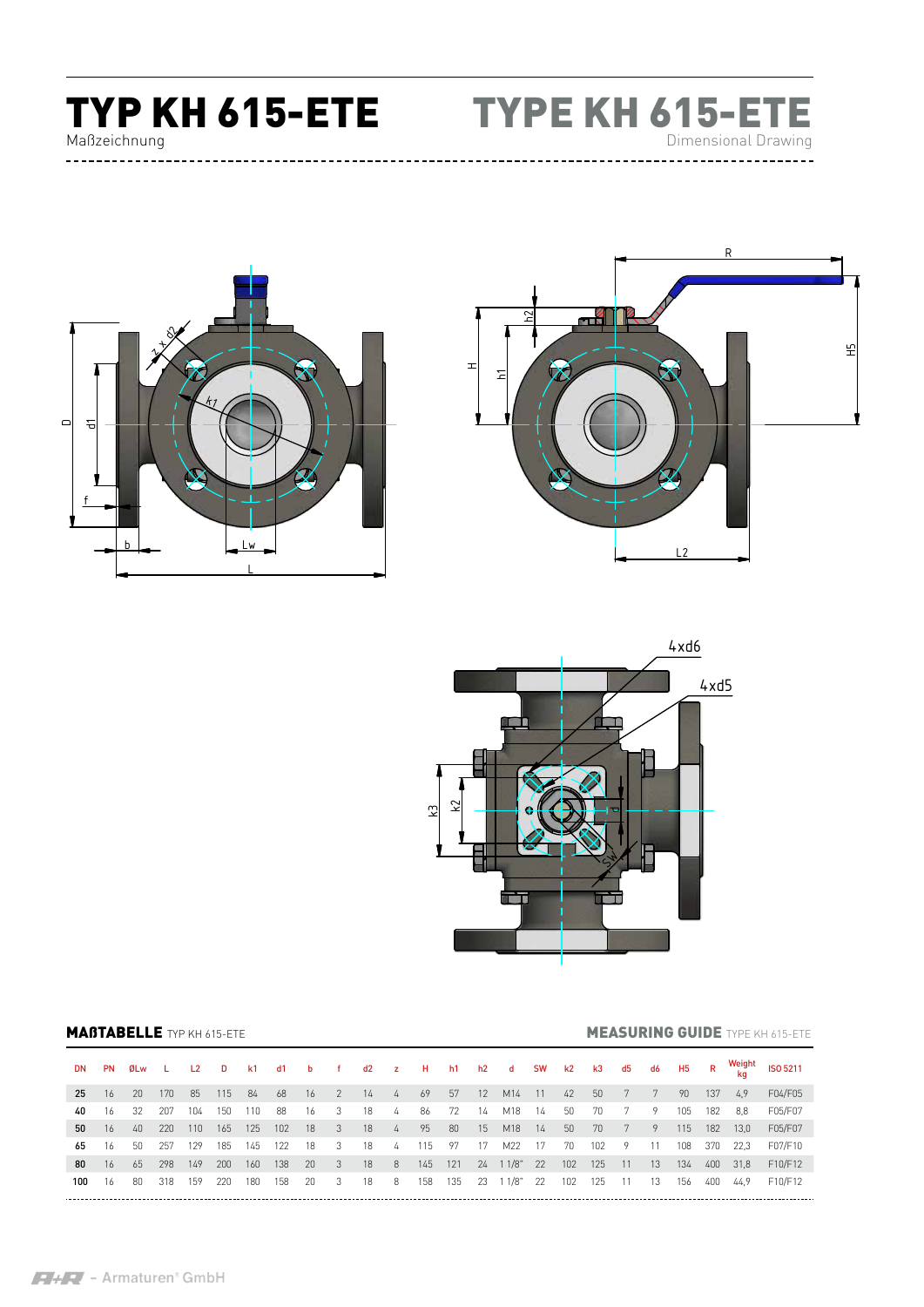

TYP KH 615-ETE TYPE KH 615-ETE Exploded View



## STÜCKLISTE TYP KH 615-ETE **BILL OF MATERIALS** TYPE KH 615-ETE

| Positions Nr. / Item No. | <b>Beschreibung</b> | Item           | <b>Material</b> |
|--------------------------|---------------------|----------------|-----------------|
| $\mathbf{1}$             | Gehäuse             | body           | 1.4408/ CF8M    |
| $\overline{2}$           | Seitenteil          | side cap       | 1.4408/ CF8M    |
| 3                        | Deckel              | cap            | 1.4408/ CF8M    |
| 10                       | Kugel               | ball           | 1.4408/ CF8M    |
| 11                       | Schaltwelle         | stem           | 1.4401/316      |
| 12                       | Stopfbuchse         | packing        | PTFE            |
| 12.1                     | 0-Ring              | $0$ -ring      | <b>FKM</b>      |
| 16                       | Gleitring           | thrust ring    | PTFE            |
| 17                       | Druckring           | gland          | 1.4401/316      |
| 18                       | Tellerfeder         | cup spring     | 1.4310/301      |
| 19                       | Mutter              | nut            | 1.4301/304      |
| 20                       | Anschlag            | sleeve         | 1.4401/316      |
| 38                       | Dichtringträger     | seat carrier   | 1.4401/316      |
| 39                       | Kugeldichtring      | ball seat ring | PTFE            |
| 45                       | Gehäusedichtung     | body seal      | PTFE            |
| 46                       | Sechskantschraube   | hex. bolt      | A2-70/304       |
| 46.1                     | Federring           | washer         | A2/304          |
| 50                       | Handhebel           | handle         | 1.4301/304      |
| 50.1                     | Handhebelüberzug    | plastic cover  | PVC             |
| 53                       | Sicherungsblech     | safety plate   | 1.4301/303      |